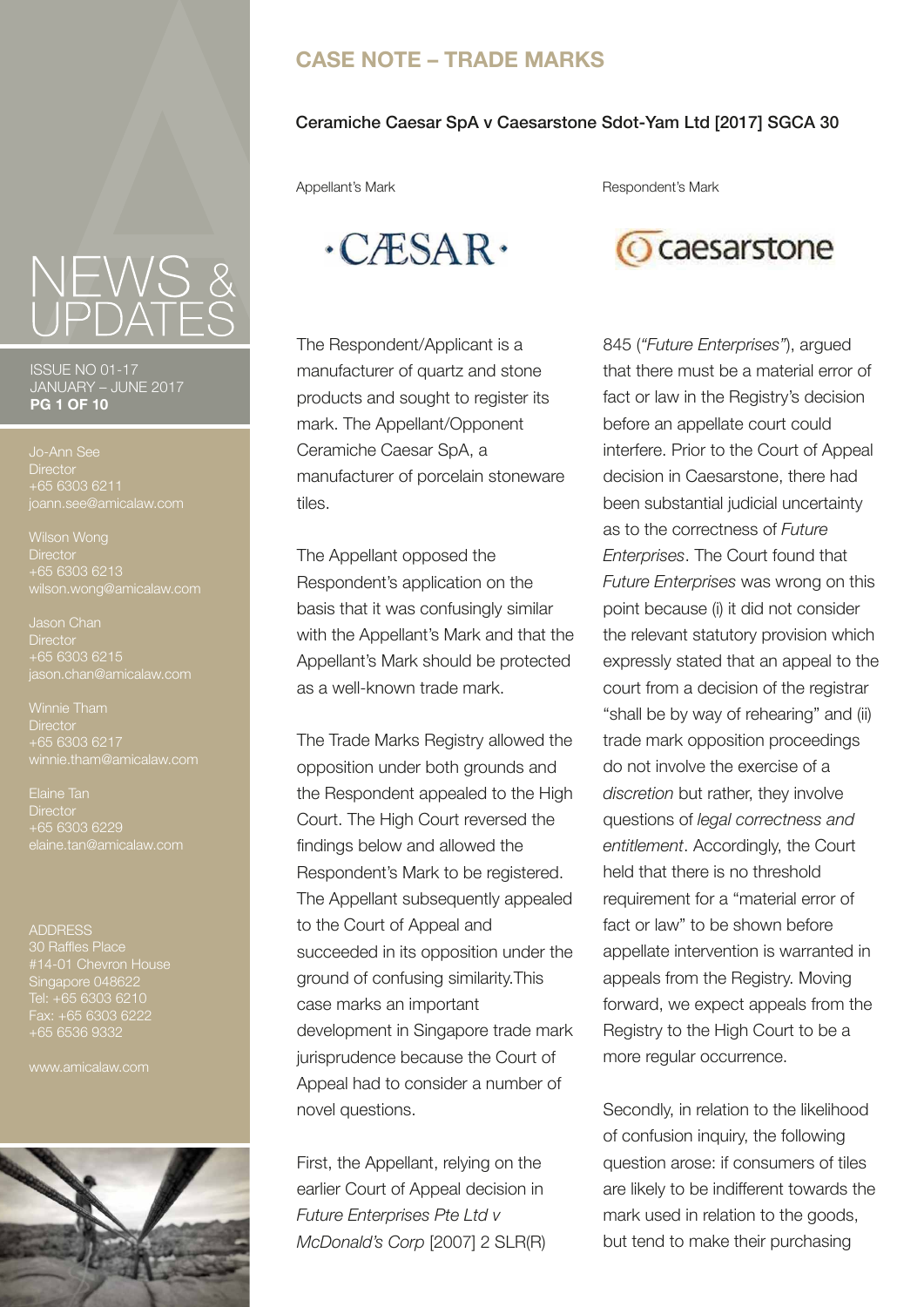#### ISSUE NO 01-17 JANUARY – JUNE 2017 **PG 2 OF 10**

Melvin Pang Associate Director Advocate & Solicitor melvin.pang@amicalaw.com

Lo Wen Yu Associate Director +65 6303 6227

Edmund Kok Associate Director +65 6372 5488 edmund.kok@amicalaw.com

ADDRESS 30 Raffles Place #14-01 Chevron House Singapore 048622 Tel: +65 6303 6210 Fax: +65 6303 6222 +65 6536 9332

www.amicalaw.com



decisions based on the price and other attributes of these goods (e.g. scratch-resistance), does the question of a likelihood of confusion even arise in the first place?

The Court of Appeal agreed with the Appellant and held that consumer indifference would cause consumers to pay less attention to the differences between the marks, thereby pointing towards a likelihood of confusion. It was on this basis that the Court was ultimately able to conclude that the two marks were confusingly similar. The broader implication of this holding is that there are now certain

types of goods/services which enjoy greater trade mark protections because of consumer indifference to the marks used.

#### *Comment*

The scope of this expanded protection will have to be clarified in future cases but we expect it to revolve around goods/services wherein consumers do not have to use the marks as proxies for quality e.g. because they can assess quality on their own or with expert advice.

Our Melvin Pang and Nicholas Ong represented the successful Appellant.

# **CASE NOTE – COPYRIGHT**

## Global Yellow Pages Ltd v Promedia Directories Pte Ltd [2017] SGCA 28

A copyright battle between two competing publishers of telephone directories has concluded with the Court of Appeal pronouncing on the nature of factual compilation copyright in Singapore for the first time.

Global Yellow Pages Limited (*"GYP"*) produces print directories, such as the Business Listings, Yellow Pages Business and Yellow Pages Consumer, as well as an online telephone directory. GYP claimed that copyright in several of its directories had been infringed by the defendant, Promedia Directories Pte Ltd (*"Promedia"*), and commenced proceedings in the high Court. The High Court dismissed the claim for copyright infringement and GYP

appealed to the Court of Appeal.

In determining whether a compilation was original, Court of Appeal explicitly rejected the "sweat of the brow" doctrine in favour of the "creativity" doctrine, conclusively bringing Singapore in line with decisions by the Australian and English courts. For copyright to subsist in any literary work, there must be an authorial creation that is causally connected with the engagement of the human intellect. Applied to compilation works, what this means is that the compiler must have exercised sufficient creativity in selecting or arranging the material within the compilation. The resulting copyright will only protect the original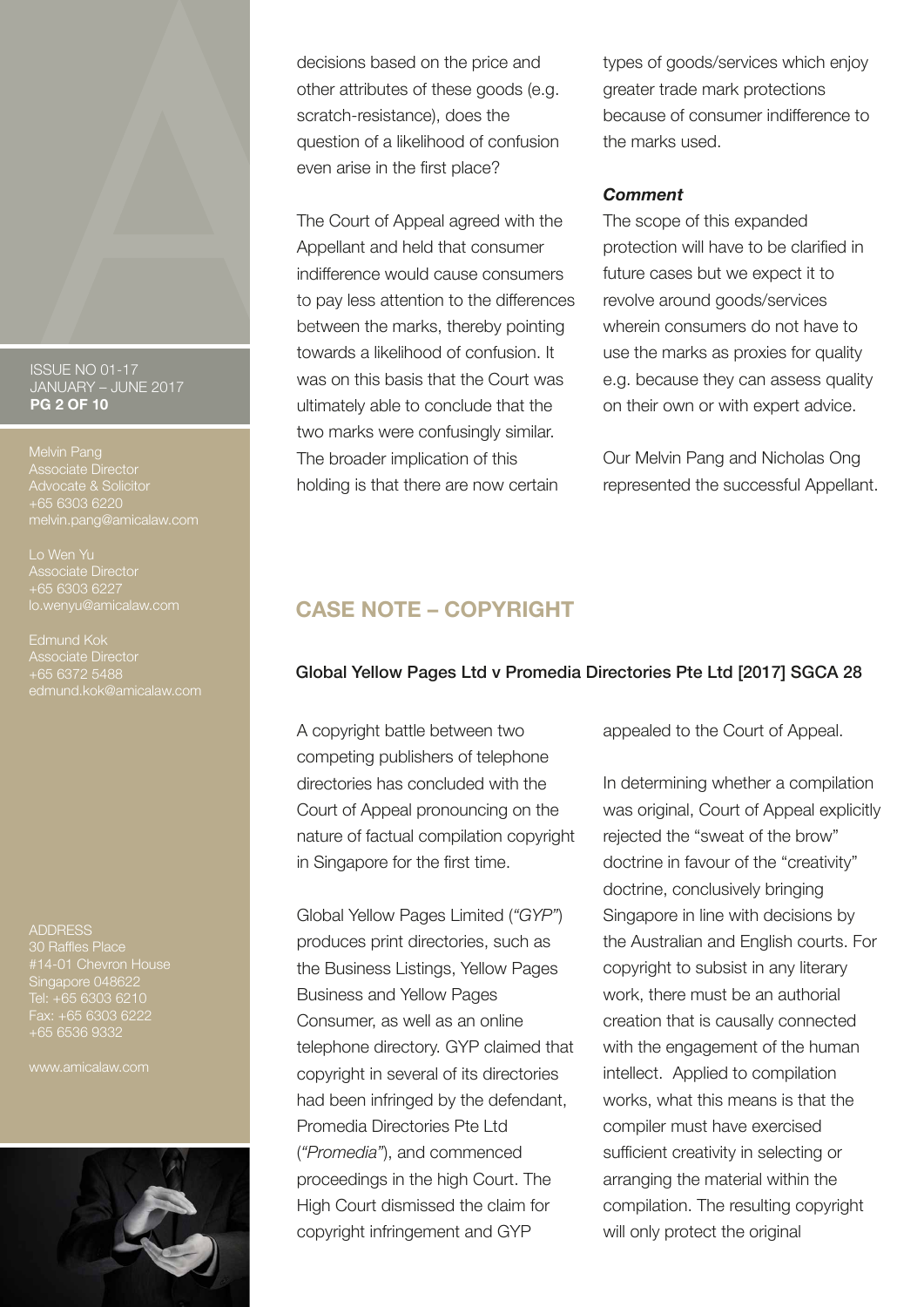#### ISSUE NO 01-17 JANUARY – JUNE 2017 **PG 3 OF 10**



expression in the form of the selection or arrangement of the material.

The Court of Appeal largely upheld the High Court's decision and found no requisite intellectual effort in creating GYR's individual directory listings and classifications, the selection or arrangement of the listings within each classification, or in the seeds (individually or in totality as a compilation). The Court found that what Promedia had taken was mainly bare facts and data, which are not copyright protectable.

However, departing from the decision below, the Court of Appeal did find copyright protection (albeit "extremely thin") in the arrangement of listings in GYP's Business Listings. The sorting rules deployed by GYP to arrange the listings, taken in their entirety, were neither entirely obvious nor inevitable. In particular, unlike mere alphabetical arrangement, the sorting rule that *"names beginning with numerals are listed immediately in front of entries bearing the first letter of the alphabet of the first digit"* was held to require just enough intellectual effort to meet the threshold. However, infringement would only be established by nothing less than near-wholesale taking of the listings, arranged exactly as they were in the Business Directory.

The High Court's finding that none of Promedia's directories infringe any copyright in GYP's directories was not seriously disputed on appeal, and upheld by the Court of Appeal. However, Promedia argued that the High Court had erred by finding that the temporary database was covered within the definition of infringing

works by GYP as pleaded.

The Court of Appeal accepted Promedia's argument, and further held that even if the temporary database was included, Promedia's scanning or photocopying of listings in the Business Directory fell under the defence of fair dealing. Here, the purpose of Promedia's dealing was to access the factual data that was contained in the listings, an *"internal exercise that is at best characterised as being incidental to commercial research"*. It had nothing to do the use of the particular arrangement of that data, which is what attracted copyright protection. More importantly, as explained above, the works GYP sought to protect were largely fact-based and carried very thin copyright protection. Altogether, these factors contributed towards a finding of fair dealing. Accordingly, there was no copyright infringement.

Lastly, the Court of Appeal also reversed the High Court's decision in finding GYP liable in groundless threats of copyright infringement. The two letters of demand sent by GYP were neither unwarranted nor meant to obstruct Promedia's legitimate activities. Further, the Court of Appeal clarified that "clear binding authority" was merely sufficient – not necessary – for a threat to be justifiable.

#### *Comment*

The decision is a welcome piece of jurisprudence in the law relating to compilation works, particularly given the information collected and databases created and the value of such databases in today's online and social media space.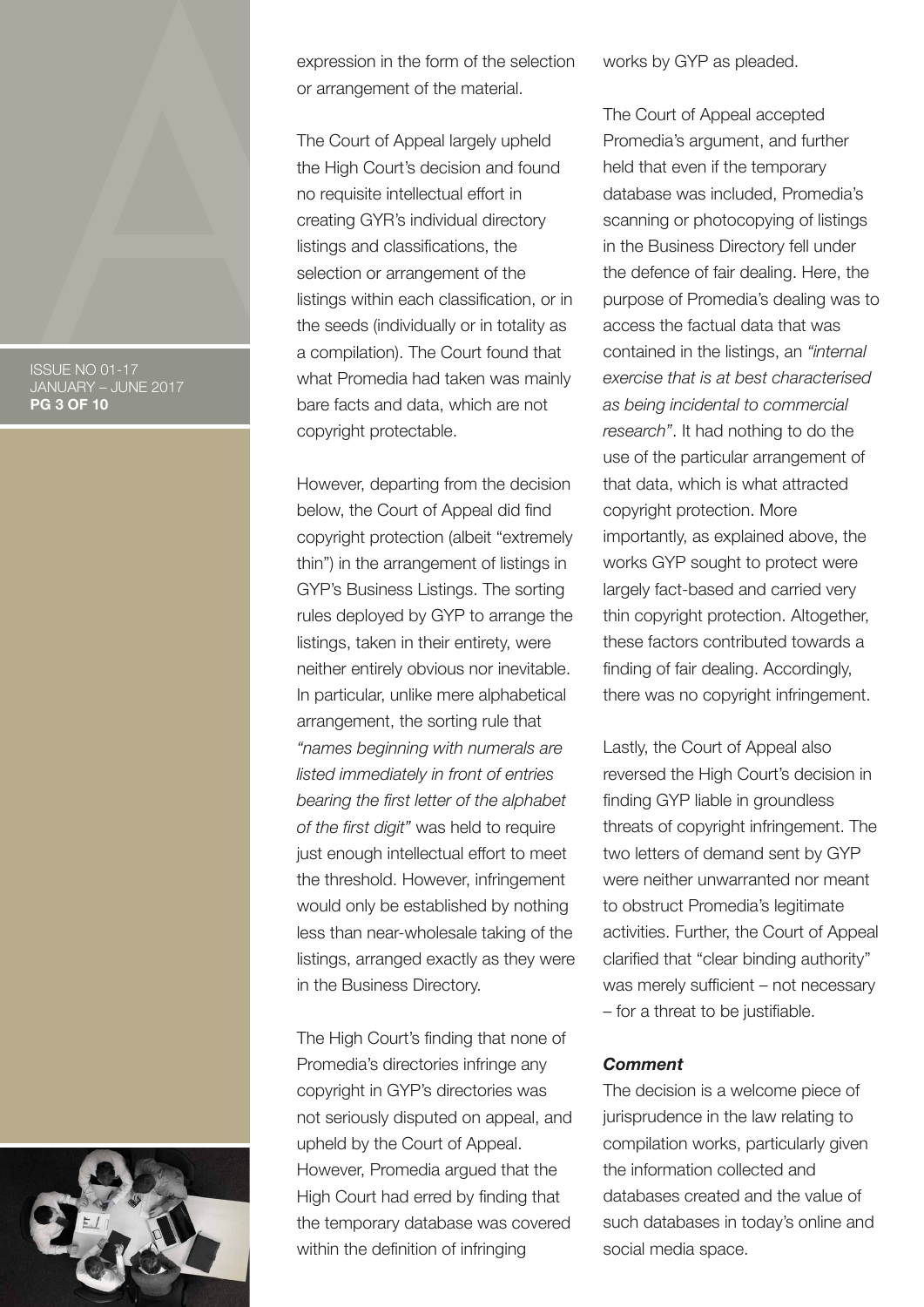# **CASE NOTE – TRADEMARKS**

#### Samsonite IP Holdings Sarl v An Sheng Trading Pte Ltd [2017] SGHC 18

Parallel imports are genuine goods put on the market by the trade mark proprietor in one country, subsequently exported to another country for resale by a third party. They are sold in parallel to goods sold directly by the trade mark proprietor, often at a lower price.

In Singapore, Section 29 Trade Marks Act (*"TMA"*) exemplifies the principle of international exhaustion of rights and prevents trade mark proprietors from preventing parallel importers where the goods are *"…put on the market, whether in Singapore or outside Singapore, under that trade mark by the proprietor of the registered trade mark or with his express or implied consent (conditional or otherwise*)".

However, in a recent decision, a trade mark proprietor was able to assert its rights against a parallel importer, albeit on a very specific factual matrix. The High Court judgment also provided some clarity as to what it means to be "put on the market", and the concept of express or implied consent.

Samsonite had commenced trade mark infringement proceedings against An Sheng Trading Pte Ltd (*"AST"*) for importing 2,328 backpacks bearing Samsonite's trade marks into Singapore.

The backpacks in question were manufactured by Samsonite's Chinese subsidiary, specifically for a co-branding program with Lenovo, the PC maker. Under the agreement with Lenovo, the co-branded backpacks would feature both Samsonite and Lenovo's trade marks, and would be given away with the sale of certain models of Lenovo laptops exclusively in China. Samsonite and its subsidiary did not receive any direct remuneration from this sale. Also, Lenovo, its retailers and distributors were prohibited from selling the co-branded backpacks independently.

However, some dealers unbundled the backpacks and disposed of them to unauthorised dealers which subsequently sold the backpacks to AST.

Upon finding prima facie infringing use by AST of Samsonite's trade marks in relation to the backpacks, the High Court went on to consider the "exhaustion of rights" defence raised by AST. Two key issues were identified as follows:

- (i) Whether the goods were "put on the market"; and
- (ii) If the goods were "put on the market", whether this was done by (a) the trade mark proprietor, or (b) with his express or implied consent (conditional or otherwise)

ISSUE NO 01-17 JANUARY – JUNE 2017 **PG 4 OF 10**

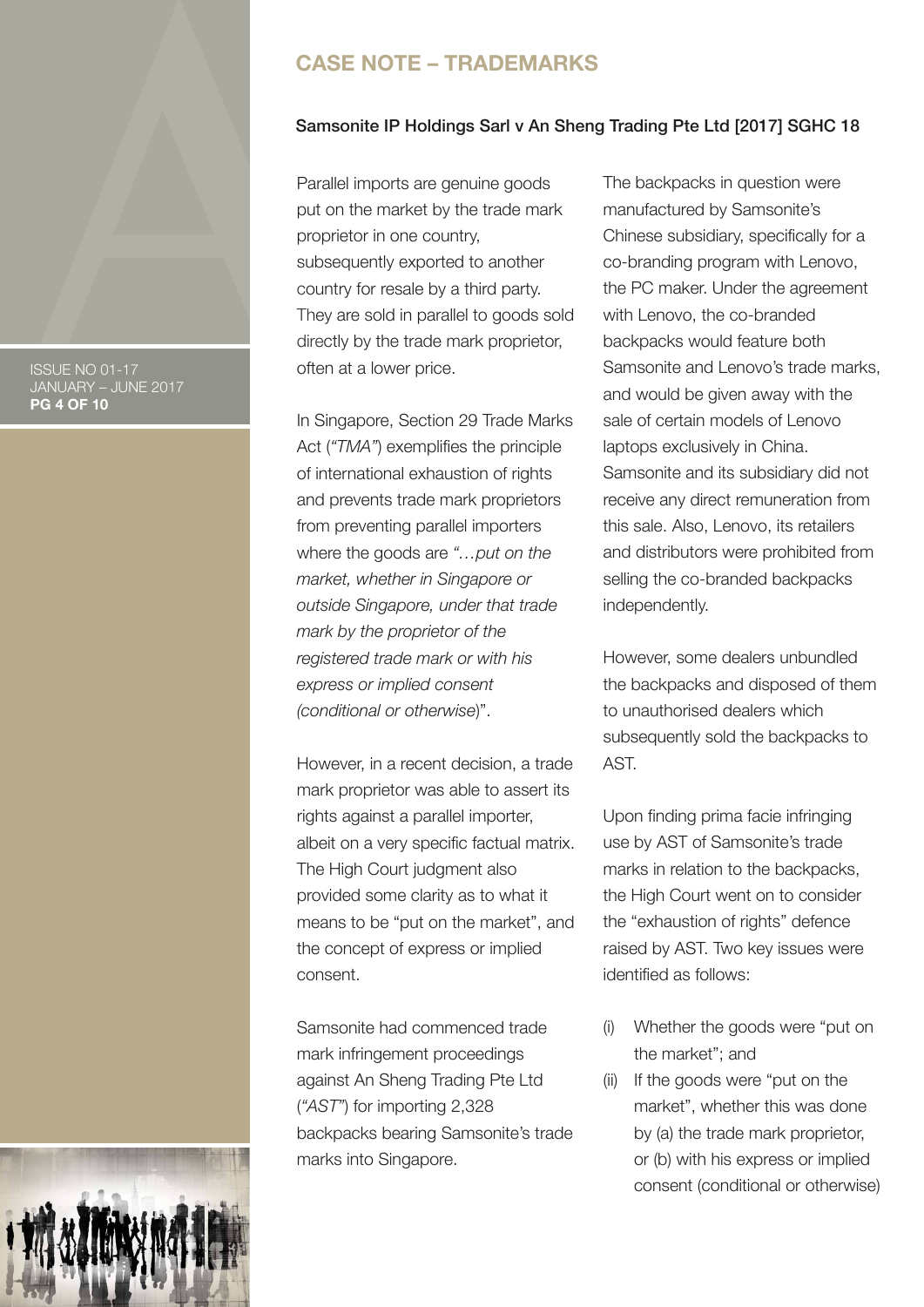#### ISSUE NO 01-17 JANUARY – JUNE 2017 **PG 5 OF 10**

## *Whether the goods were "put on the market"*

The Court found that for goods to be "put on the market", an independent third party must have acquired the right of disposal of the goods bearing the trade mark, allow the trade mark proprietor to realize the commercial or economic value of the goods, while also depriving him of the right to control the subsequent exploitation of the goods. This would include a sale of the goods by the proprietor to the third party, but not preparatory acts such as offers for sale.

In this case, the backpacks had never been "put on the market". The economic value Samsonite sought to realise was to penetrate the Chinese consumer market, and to boost Samsonite's reputation by being associated with Lenovo laptops. However, there was no such realisation of economic value as (i) the backpacks were unbundled and sold individually without accompanying Lenovo laptops, and (ii) no profits received through their sales to or by unauthorised dealers were passed on to Samsonite as trade mark proprietor or its Chinese subsidiary.

# *If the goods were "put on the market", whether this was done by (a) the trade mark proprietor, or (b) with his express or implied consent (conditional or otherwise)*

Although there was no need to address this issue, the High Court went on to address the issue of consent. It defined express consent as permission for something that is explicitly, clearly and unmistakably given, either verbally, in writing or by clear conduct. As for implied consent, that will be consent not expressly granted by the proprietor, but inferred from his actions and/or the facts and circumstances of a particular situation.

Further, even if a proprietor's consent is conditional and not unqualified, it will still be treated as valid consent under Section 29. On the facts, Samsonite only consented to their manufacture and subsequent sale accompanying Lenovo laptops in China; it had not given consent for the backpacks to be sold unbundled.

#### *Comment*

The guidance on what constitutes putting of goods on the market will provide some clarity to brand owners, especially those operating in different jurisdictions with product differentiations, on the remedies possibly available to them to restrict grey market goods.

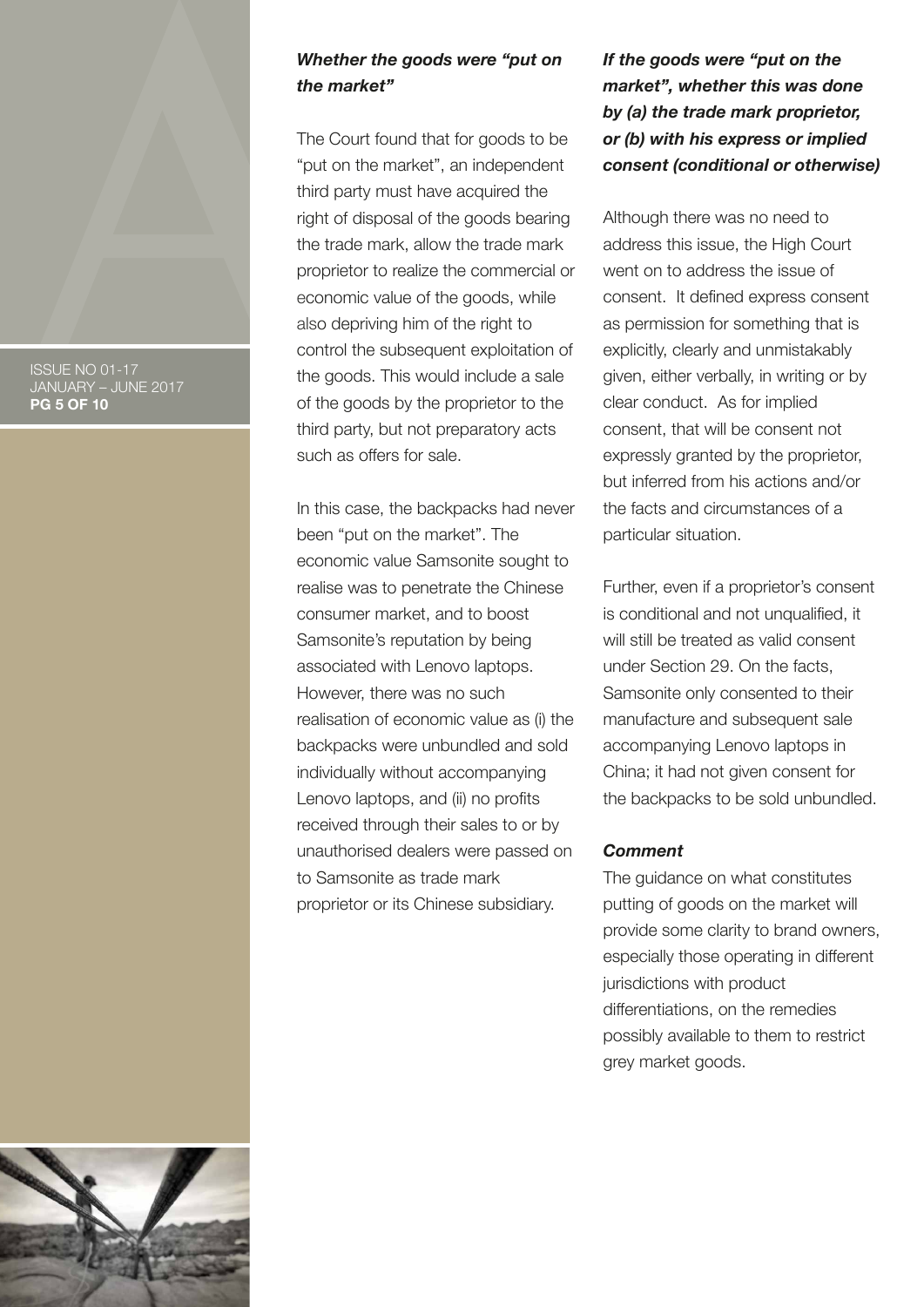# **CASE NOTE – TRADEMARKS**

### Societe Des Produits Nestlé SA v Petra Foods Limited [2017] 1 SLR 35

A highly-publicised trademark dispute involving the familiar KIT KAT chocolate wafer finally came to a close as the Court of Appeal issued its decision and clarified issues regarding the registrability and enforcement of shape marks under Trade Marks Act (Cap. 332) (*"TMA"*).

The Appellants (*"Nestlé"*) are part of the Nestlé group of companies, and distribute chocolate-covered wafer products under the **KIT KAT** mark. One of the appellants, Societe Des Produits Nestlé SA, is the registered proprietor of the two-finger mark and the four-finger mark (collectively, the **"Registered Shapes"**) as follows:

The Two-Finger Mark The Four-Finger Mark





The Respondents (*"Petra"*) belong to the Petra Foods group of companies. Petra imports and distributes chocolate wafers and biscuits,







ISSUE NO 01-17 JANUARY – JUNE 2017 **PG 6 OF 10**

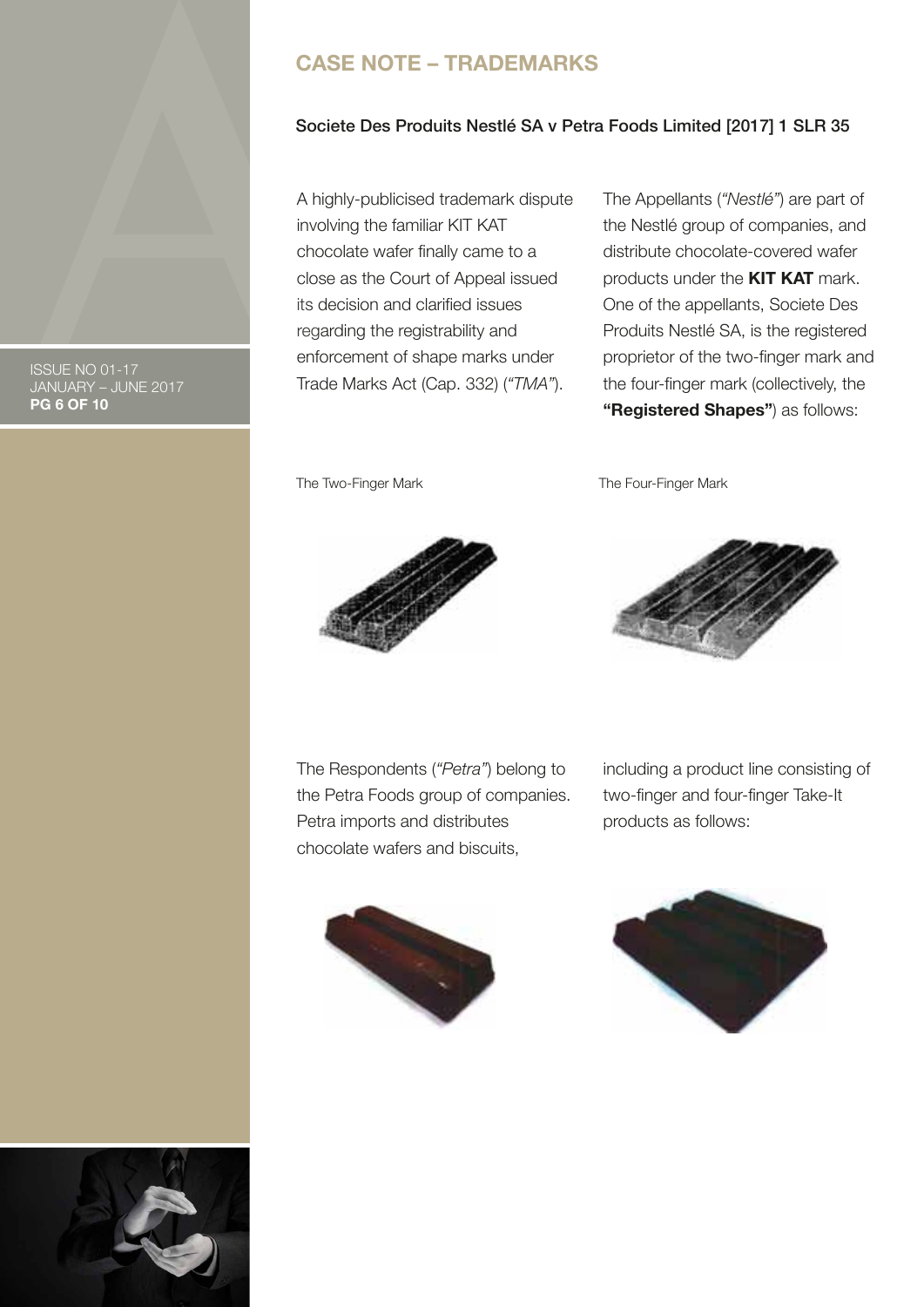ISSUE NO 01-17 JANUARY – JUNE 2017 **PG 7 OF 10**



The issues that fell to be determined by the Court of Appeal are summarised as follows:

- (i) Whether the Registered Shapes had inherent or acquired distinctiveness (s 7(1)(b) TMA);
- (ii) Whether the Registered Shapes consist exclusively of the shape of goods necessary to obtain a technical result (s 7(3)(b) TMA);
- (iii) Whether the registration of the Registered Shapes should be revoked for non-use (s 22 TMA); and
- (iv) Whether the Registered Shapes should be protected as well known trade marks (s 55 TMA)
- In a reserved judgement, the Court of Appeal reaffirmed the decision of the High Court on all grounds, and held as follows:
- (i) The Registered Shapes were devoid of inherent or acquired distinctiveness (s 7(1)(b) TMA);
- (ii) The Registered Shapes consisted exclusively of the shape of goods necessary to obtain a technical result (s 7(3)(b) TMA);
- (iii) The Registered Shapes were

liable to be revoked for non-use for lack of genuine use of the Registered Shapes as trade marks (s 22 TMA); and

(iv) The Registered Shapes are unregistrable under s 7 TMA, and cannot be protected as well known trade marks (s 55 TMA)

# *Issue 1: Whether the Registered Shapes had inherent or acquired distinctiveness*

## *No inherent distinctiveness*

The Court of Appeal outlined general principles in determining inherent distinctiveness of a mark. First, the average consumer must appreciate the trade mark significance of the mark in question without being educated that it is used for that purpose. Secondly, the appearance of the mark must in itself convey trade mark significance – it is insufficient for the mark to consist of a shape which is unusual, new or visually distinctive.

Applying these principles, the Court of Appeal held that the Registered Shapes were not inherently distinctive. It found no evidence that the average consumer appreciates that the Registered Shapes convey trade mark significance, or that traders in the chocolate confectionery sector differentiate their products by varying the shapes of their products.

## *No acquired distinctiveness*

A distinction is drawn between mere association or recognition of a shape with a particular trader, as opposed

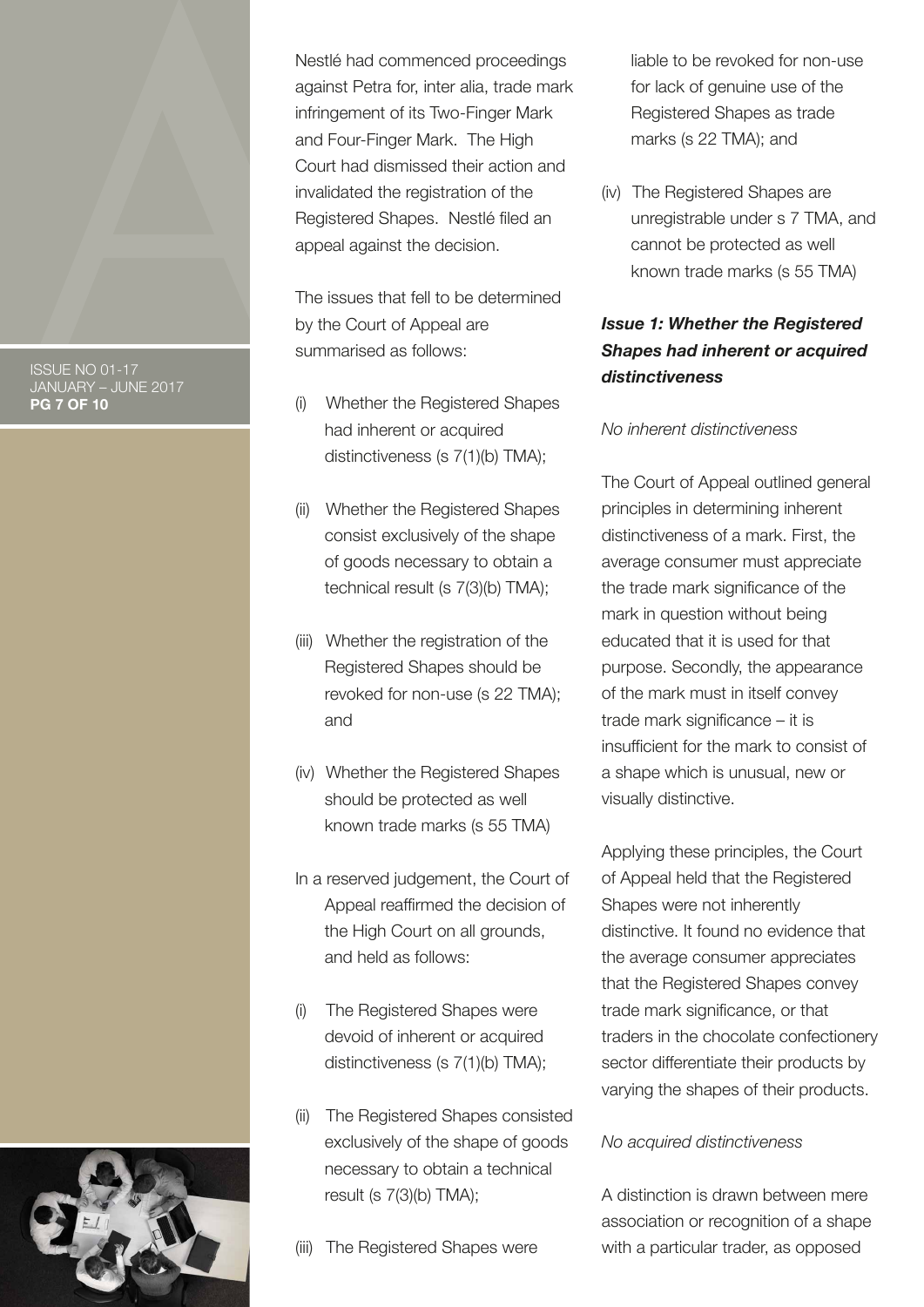ISSUE NO 01-17 JANUARY – JUNE 2017 **PG 8 OF 10**

to reliance upon that shape as a badge of origin. Mere association arising from familiarity of the shape is insufficient to demonstrate acquired distinctiveness; what must be shown is that trader and consumers of the product regard the shape in question as a badge and guarantee of origin, i.e. a trade mark.

The Court of Appeal further observed that trade mark law does not function to completely shut out signs which are not capable of being immediately perceived by the consumer at the point of sale. Also, a two-dimensional representation of a three-dimensional shape mark on product packaging and other relevant marketing materials may facilitate awareness of the three-dimensional shape mark, where such representation enables its essential elements to be perceived.

However, the market surveys conducted by Nestlé in support of its argument for acquired distinctiveness were found to be fraught with issues. At best, they only showed that the average consumer associates the Registered Shapes with Kit Kat and/or Nestlé, or recognises these shapes as being similar to the shape of the Kit Kat bar. It failed to show that the average consumer regarded the Registered Shapes (in the absence of other marks) as a guarantee that chocolate bars bearing these shapes came from the appellants, or at least from the same source as that which produced Kit Kat products. Other problems identified by the High Court with the survey methodology, and affirmed by

the Court of Appeal include problems of leading questions and improperly-defined category of respondents.

Hence, the Registered Shapes were found to be devoid of inherent or acquired distinctiveness under section 7(1)(b) TMA.

# *Issue 2: Whether the Registered Shapes consist exclusively of the shape of goods necessary to obtain a technical result*

Section 7(3)(b) TMA prohibits registration of a sign as a trademark if it consists exclusively of the shape of goods which is necessary to obtain a technical result. In determining whether a shape mark is caught by the "technical result" prohibition, a two-stage test is applied.

First, to identify the essential characteristics of the shape mark in question from the perspective of the average consumer. Secondly, to ascertain whether each and every one of the essential characteristics performs a technical function. This (unlike the first stage) may be undertaken with the assistance of technical evidence.

The Court of Appeal identified the essential characteristics of the Registered identified as the rectangular "slab", the breaking grooves, and the number of grooves and fingers, and that each of these characteristics were necessary for a specific technical result. The rectangular slab was necessary for efficient manufacture to minimise

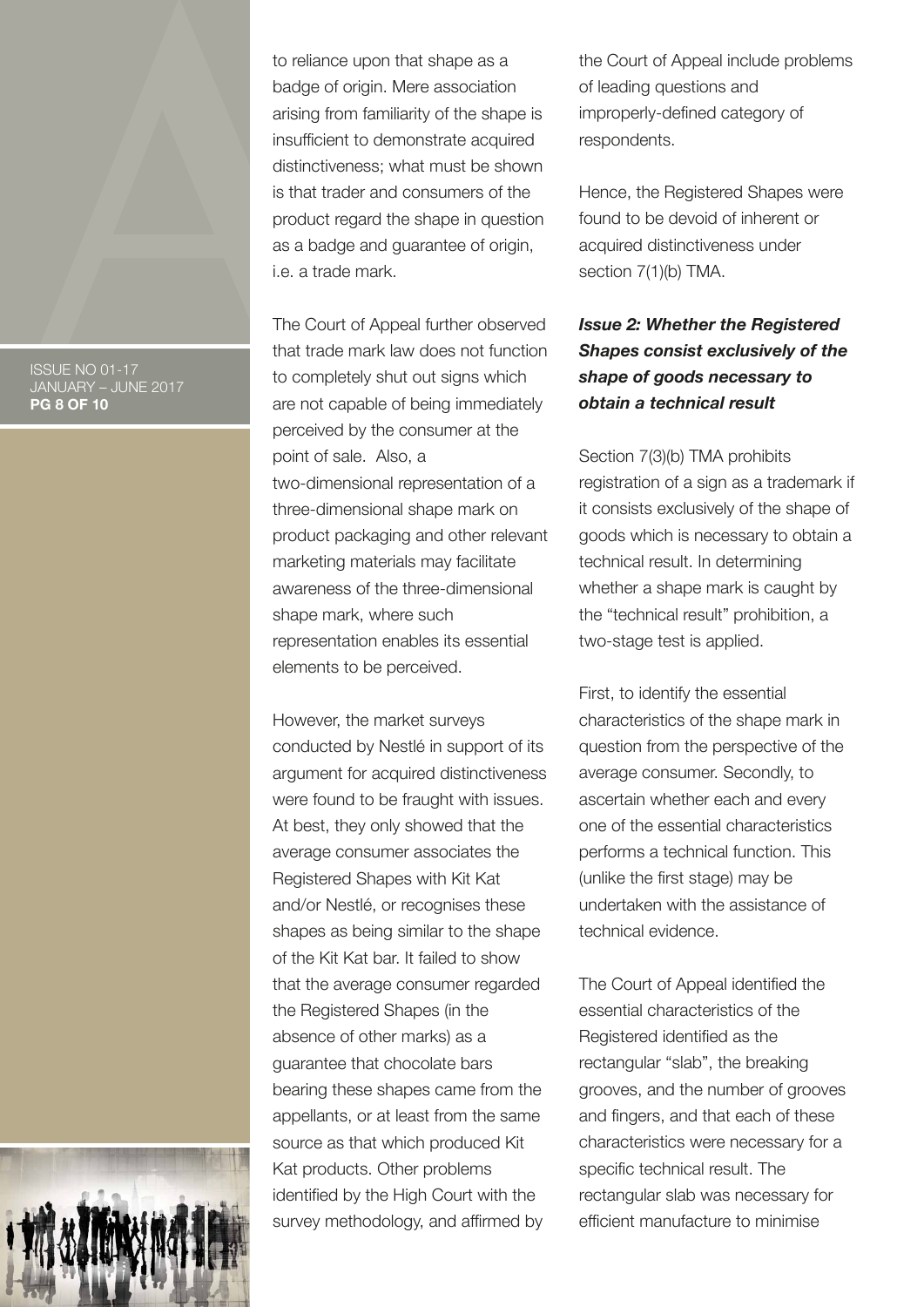wastage; the breaking grooves for facilitating the breaking up of the chocolate bar, and the number of grooves and fingers to provide suitable portion sizes for satisfactory and convenient consumption.

The "technical result" prohibition is not merely confined to shapes whose essential features perform only a technical function. Even where a shape's essential features perform some other functions (such as aesthetic functions), as long as the essential features are necessary to obtain a technical result, the shape would be caught by the "technical result" prohibition.

Further, the term "technical result" includes technical solutions embodied in the process of manufacturing the product to which the shape mark is applied, such that shapes whose essential features are necessary to obtain technical results relating to the manufacture of a final product should fall within the ambit of s 7(3)(b) TMA.

# *Issue 3: Whether the registration of the Registered Shapes should be revoked for non-use*

On the evidence, the Court of Appeal found no genuine use of the Registered Shapes in the course of trade for the purposes of s 22(1)(a) and/or s 22(1)(b) of the TMA. At the point of sale of Kit Kat chocolate bars, the Registered Shapes were concealed in opaque packaging, and even when the bars were unwrapped for consumption, the word "Kit Kat" featured prominently. The Registered Shapes were never used on their own even in advertising and promotional materials.

## *Issue 4: Whether the Registered Shapes should be protected as well known trade marks*

As the Registered Shapes are unregistrable under s 7(1)(b) and s 7(3)(b) of the TMA (Issues 1 and 2 above), they do not constitute "unregistered trade mark[s]" for the purposes of the s 2(1) definition of a "well known trade mark", and Nestlé's claim for well-known trade mark protection fails.

### *Comment*

This decision by the Court of Appeal largely mirrors the English High Court in the case of Société Des Produits Nestlé SA v Cadbury UK Ltd [2016] EWHC 50 (Ch) where Nestlé's KIT KAT trademark was challenged by Cadbury. In that case (affirmed on appeal by the UK Court of Appeal recently), the English High Court also refused registration by Nestlé of the same trademarks because of lack of distinctiveness, inherent or acquired, in the shape of the KIT KAT bars. The court also found that Nestlé was unable to show that the relevant public relied on the shape alone to identify its trade origin. The shape was found to be necessary to obtain a technical result and hence precluded from trade mark registration, based on similar reasons as those found by the Singapore Court of Appeal and serves as a reminder to brand owners to emphasize the shapes of their shape trademarks in advertising and points of sale.